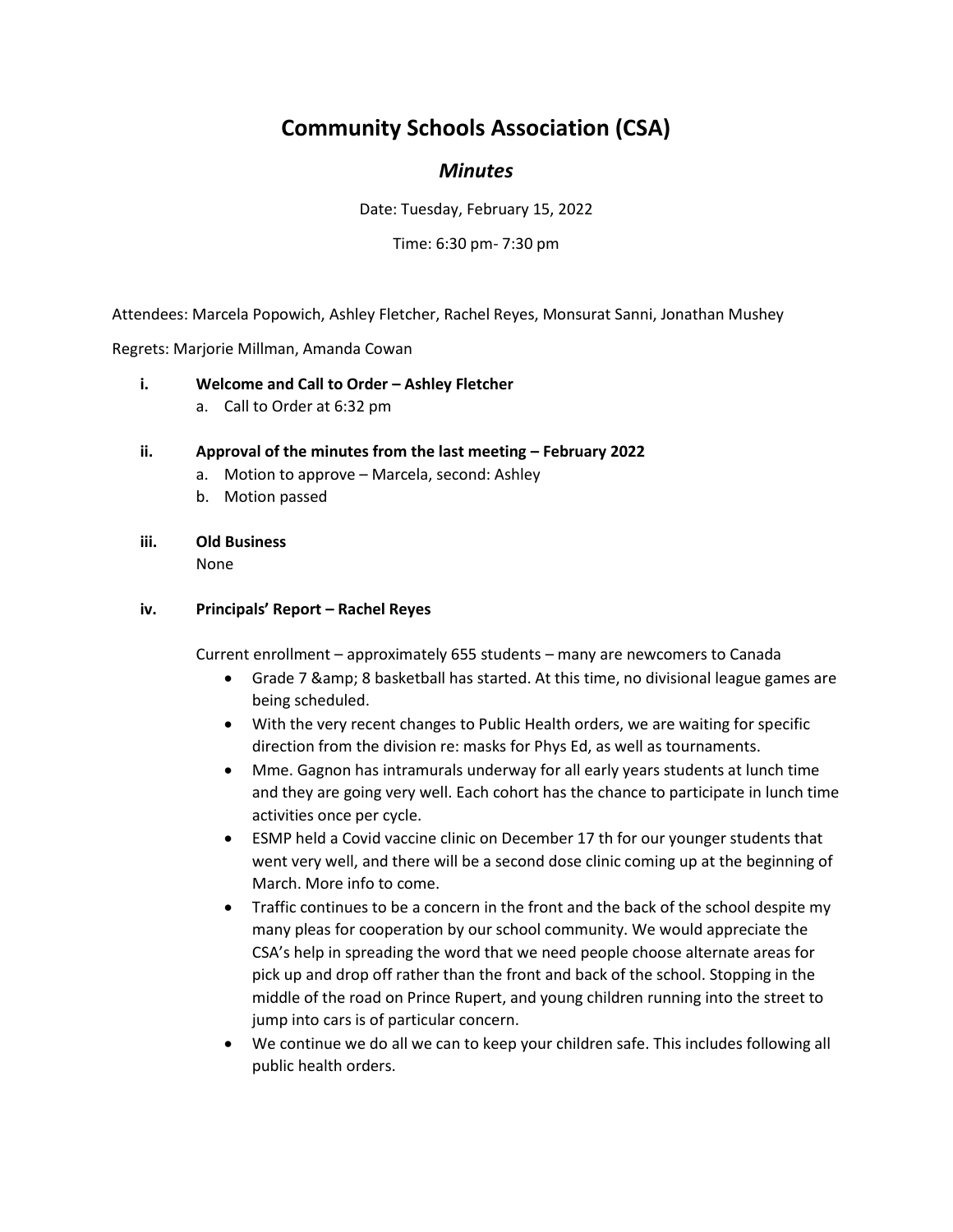- Public Health orders are changing rapidly these days. Schools usually find out the changes at the same time as the public does and we then need to wait for direction from RETSD about specifics.
- Changes are communicated by the school to our community, under the direction of the division.
- The divisional website and RETSD Twitter accounts are also places to access up-todate
- information from the division.
- We have been celebrating the Olympics! We had a special opening ceremonies virtual assembly for the early years classrooms on the first day of the Olympics, and we are also celebrating the medals that Canadian athletes have been bringing home.
- February is I Love to Read Month we have lots of activities happening in classrooms and school- wide to celebrate and encourage reading and literacy throughout the month. Reading-themed spirit week last week, school-wide reading times coming up, sharing of tongue twisters, recipes, etc., virtual guest readers, and our SRO Constable Dale MacDonald coming in to read to classes.
- Recognizing Black History over the announcements every morning this month by sharing short biographies on influential individuals including Viola Desmond, Oprah Winfrey, Andrew Wiggins, Martin Luther King, Rosa Parks, Harriet Tubman, and more!
- Grade 6 students took part in a band clinic in January to explore a variety of instruments that they may be interested in learning to play. Opportunities are being planned in conjunction with KEC for Grade 8's to learn about band and choir programming and options for when they transition into high school.
- Band association looking for someone to coordinate fundraising for the band program.
- Thank you to the CSA for your continued involvement and support of our ESMP school
- community.

## **COMMITTEES**

- Literacy continues to work on literacy and assessment
- Numeracy facilitated professional development session in February in Math
- Culturally Inclusive Schools continues to work on belonging and identifying cultural celebrations that represent our school community. Next steps include an upcoming community survey to identify all the different countries that are represented in our school. They also facilitated a professional development session for all staff featuring Elder Carol Moar, in February.
- Safe and Inclusive Schools are continuing to work on themes from the Circle of Courage (independence, generosity, mastery, belonging).

## **FINANCIAL REQUESTS**

• NIL